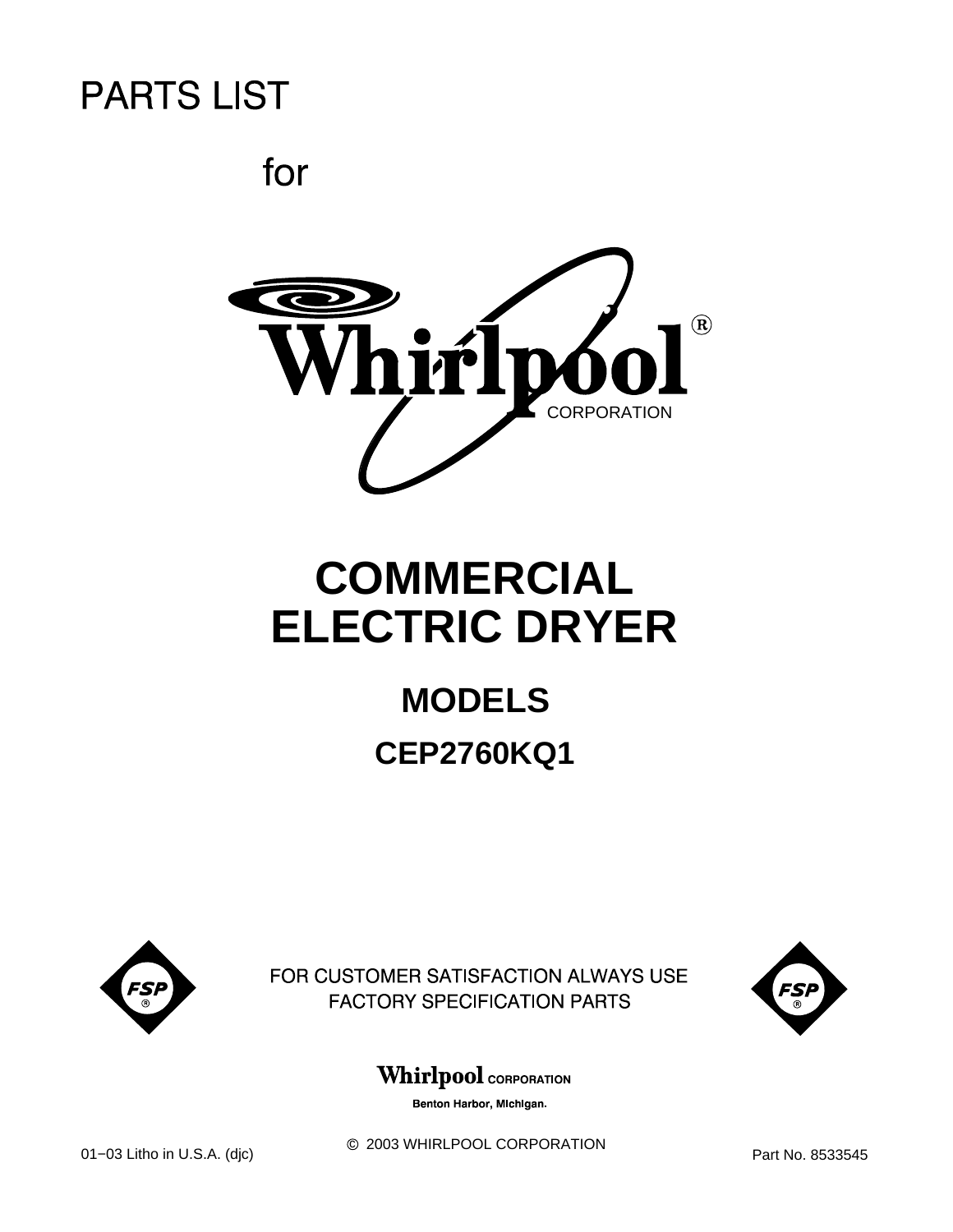

FOR ORDERING INFORMATION REFER TO PARTS PRICE LIST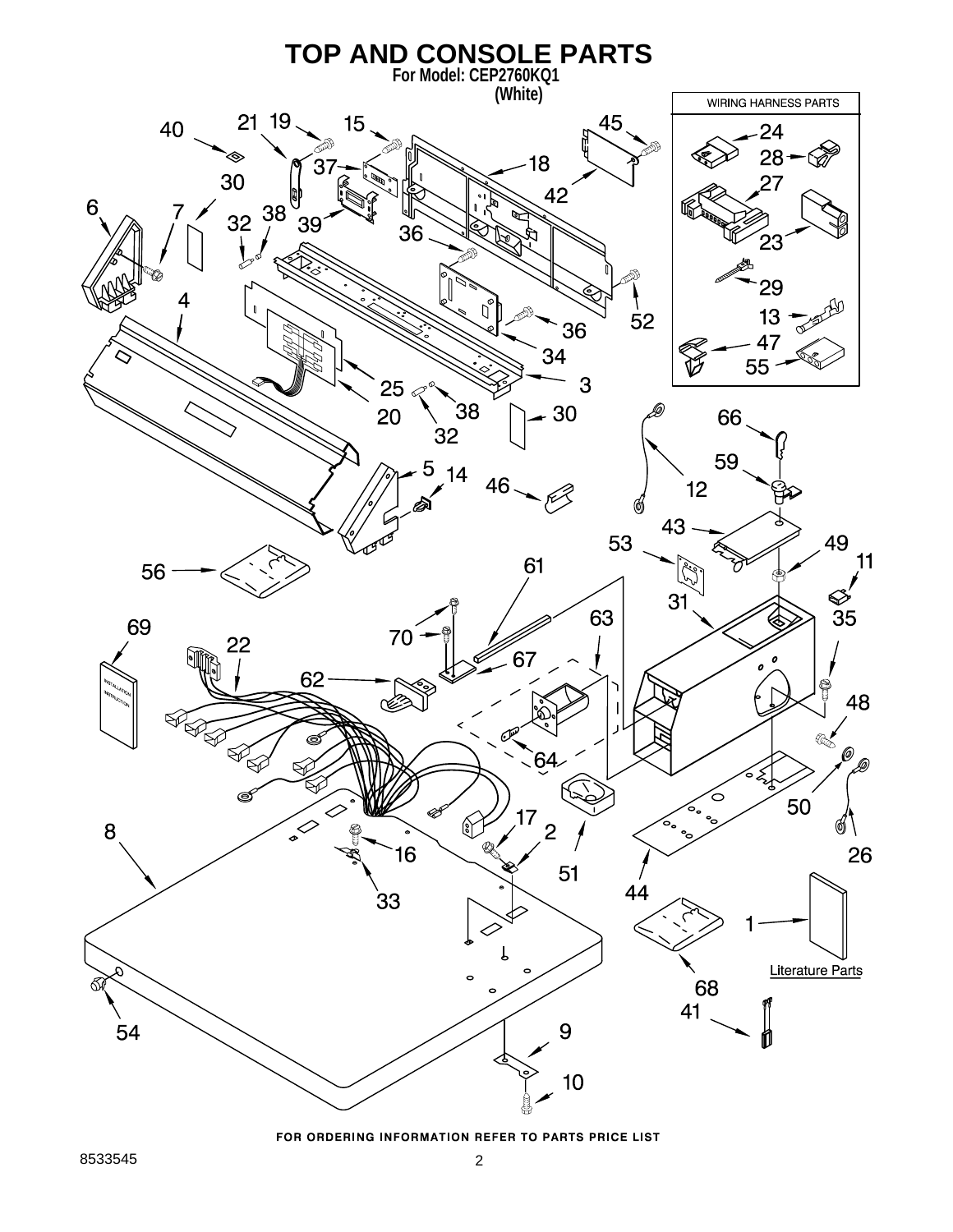### **TOP AND CONSOLE PARTS For Model: CEP2760KQ1**

### **(White)**

| Illus.<br>No.  | <b>Part</b><br>No. | <b>DESCRIPTION</b>                                                 | Illus.<br>No. | <b>Part</b><br>No. | <b>DESCRIPTION</b>                             | Illus.<br>No.                                                                            | Part<br>No.         | <b>DESCRIPTION</b>             |
|----------------|--------------------|--------------------------------------------------------------------|---------------|--------------------|------------------------------------------------|------------------------------------------------------------------------------------------|---------------------|--------------------------------|
| $\mathbf{1}$   |                    | <b>Literature Parts</b><br>LIT8528107 Instructions<br>Installation | 33<br>34      | 3355753 Clip,      | <b>Static Ground</b><br>3407149 Board, Control | Coin Mechanism Parts, May Be<br>Ordered From Whirlpool or<br>The Vendor(s) Listed Below. |                     |                                |
|                |                    | LIT8530962 Wiring Diagram                                          | 35            |                    | 3349065 Screw, 5/16-24 x 1                     |                                                                                          |                     |                                |
|                |                    | LIT8527807 Tech Sheet                                              | 36            |                    | 3393909 Screw, 8-32 x 7/8                      | 59                                                                                       |                     | 8316526 Security Lock/Key      |
|                |                    | LIT8533545 Service Parts List                                      | 37            |                    | 3407150 Board, Display                         |                                                                                          |                     | and Cam Assembly               |
|                |                    |                                                                    | 38            | 3951768 Cap,       |                                                | 61                                                                                       |                     | 8318517 Bolt, Slide            |
| $\overline{2}$ |                    | 357213 Nut, Push-In                                                |               |                    | <b>Mounting Stud</b>                           |                                                                                          |                     | Mechanism                      |
| 3              |                    | 3950800 Bracket, Control                                           | 39            |                    | 3949599 Lens, Display                          | 62                                                                                       |                     | 8316520 Slide Mechanism        |
| 4              |                    | 8527822 Panel, Control                                             | 40            | 3363338 Clip       |                                                |                                                                                          |                     | (Vertical 8-Coin)              |
| 5              |                    | 8316516 Cap, End (R.H.)                                            | 41            |                    | 3406197 A.C. Inline                            |                                                                                          |                     | (Dollar Vend)                  |
| 6              |                    | 3949734 Cap, End (L.H.)                                            |               |                    | Filter                                         |                                                                                          |                     | Inserts                        |
| $\overline{7}$ |                    | 97787 Screw, 11-16 x 3/4                                           | 42            | 8317342 Cover,     |                                                |                                                                                          |                     | (Not Shown)                    |
| 8              | 3954665 Top        |                                                                    |               |                    | <b>Terminal Block</b>                          |                                                                                          | 8316264 Blank       |                                |
| 9              |                    | 3347825 Plate-Mounting (2)                                         | 43            |                    | 3351136 Door, Service                          |                                                                                          | 8316265 25¢         |                                |
| 10             |                    | 98445 Screw, 10-16 x 3/4                                           | 44            |                    | 3954812 Cushion, Meter                         | 63                                                                                       |                     | 8316525 Money Box W/Lock       |
| 11             |                    | 3402784 Switch, Diagnostic                                         |               |                    | Case                                           | 64                                                                                       |                     | Key (Money Box)                |
| 12             |                    | 3397996 Wire, Ground                                               | 45            |                    | 3390814 Screw, 8-18 x 3/8                      |                                                                                          |                     | (When Ordering,                |
| 13             |                    | 94614 Terminal                                                     | 46            |                    | 686770 Protector,                              |                                                                                          |                     | Specify Vendor                 |
| 14             |                    | 689559 Nut, Push-In                                                |               |                    | Support                                        |                                                                                          |                     | and Key Number)                |
| 15             |                    | 3390646 Screw, 8-18 x 5/16                                         | 47            |                    | 3394427 Clip, Harness                          | 66                                                                                       |                     | Key (Service Door)             |
| 16             | 3393918 Screw,     |                                                                    | 48            | 339805 Screw,      |                                                |                                                                                          |                     | (When Ordering,                |
|                |                    | 8-18 x 11/32                                                       |               |                    | 10-32 x 1/16                                   |                                                                                          |                     | Specify Vendor                 |
| 17             | 8281182 Screw      |                                                                    | 49            |                    | 90406 Nut-Cage                                 |                                                                                          |                     | and Key Number)                |
|                |                    | $8 - 18 \times 1 - 1/4$                                            | 50            | 3400900 Washer     |                                                | 67                                                                                       |                     | 8316523 Extension              |
| 18             |                    | 3978608 Panel, Rear                                                | 51            |                    | 385421 Funnel, Coin                            | 68                                                                                       |                     | 8316524 Kit, Decal             |
|                |                    | (Upper)                                                            | 52            |                    | 339554 Screw,                                  | 69                                                                                       |                     | 8316532 Installation           |
| 19             |                    | 3390647 Screw, 8-18 x 1/2                                          |               |                    | $10 - 16 \times 5/16$                          |                                                                                          |                     | Instructions                   |
| 20             |                    | 3407158 Switch, Membrane                                           | 53            |                    | 3954761 Chute Adapter                          |                                                                                          |                     | Coin Kit                       |
| 21             |                    | 8318255 Strap, Console                                             |               |                    | <b>Plate Assembly</b>                          | 70                                                                                       |                     | 3400086 Screw, 10-32 x 3/8     |
| 22             |                    | 8529987 Harness, Main                                              |               |                    | (Includes                                      |                                                                                          |                     |                                |
| 23             |                    | 717252 Receptacle                                                  |               |                    | Illus. $#51)$                                  |                                                                                          | <b>♦ GREENWALD</b>  |                                |
|                |                    | $(2-Way)$                                                          | 54            |                    | 387371 Lock, Plug                              |                                                                                          | 212 Middlesex Ave.  |                                |
| 24             |                    | 717253 Receptacle                                                  |               |                    | *Also Available                                |                                                                                          | Chester, CT         |                                |
|                |                    | $(2-Way)$                                                          |               |                    | 358290 Top Lock                                |                                                                                          | 06412-1254          |                                |
| 25             |                    | 3950773 Backer Plate                                               | 55            |                    | 3936144 Connector,                             |                                                                                          |                     |                                |
| 26             |                    | 340025 Wire, Ground                                                |               |                    | 3-Circuit                                      |                                                                                          | 1-800-221-0982      |                                |
|                |                    | (Meter Box)                                                        | 56            |                    | 3954807 Kit, Vertical                          |                                                                                          |                     |                                |
| 27             | 3395683 Housing,   |                                                                    |               |                    | 8-Coin                                         |                                                                                          |                     | sales @greenwaldindustries.com |
|                |                    | Connector                                                          |               |                    | (Includes)                                     |                                                                                          |                     |                                |
| 28             |                    | 357572 Clip, Ground                                                |               |                    | Illus. 59-62-63                                |                                                                                          |                     |                                |
| 29             |                    | 3391018 Tie, Cable                                                 |               |                    | $66 - 67 - 68$ & 69)                           | $\triangle$ ESD                                                                          |                     |                                |
| 30             |                    | 3950775 Backer Plate                                               |               |                    |                                                |                                                                                          | 270 New Jersey Dr.  |                                |
|                |                    | Side $(2)$                                                         |               |                    |                                                |                                                                                          | Fort Washington, PA |                                |
| 31             |                    | 3406994 Case, Meter                                                |               |                    |                                                | 19034                                                                                    |                     |                                |
| 32             |                    | 3950774 Mounting Stud                                              |               |                    |                                                |                                                                                          |                     |                                |
|                |                    |                                                                    |               |                    |                                                |                                                                                          | 1-800-523-1510      |                                |
|                |                    |                                                                    |               |                    |                                                |                                                                                          |                     |                                |

**info esdcoin.com @**

FOR ORDERING INFORMATION REFER TO PARTS PRICE LIST

 $\overline{\phantom{a}}$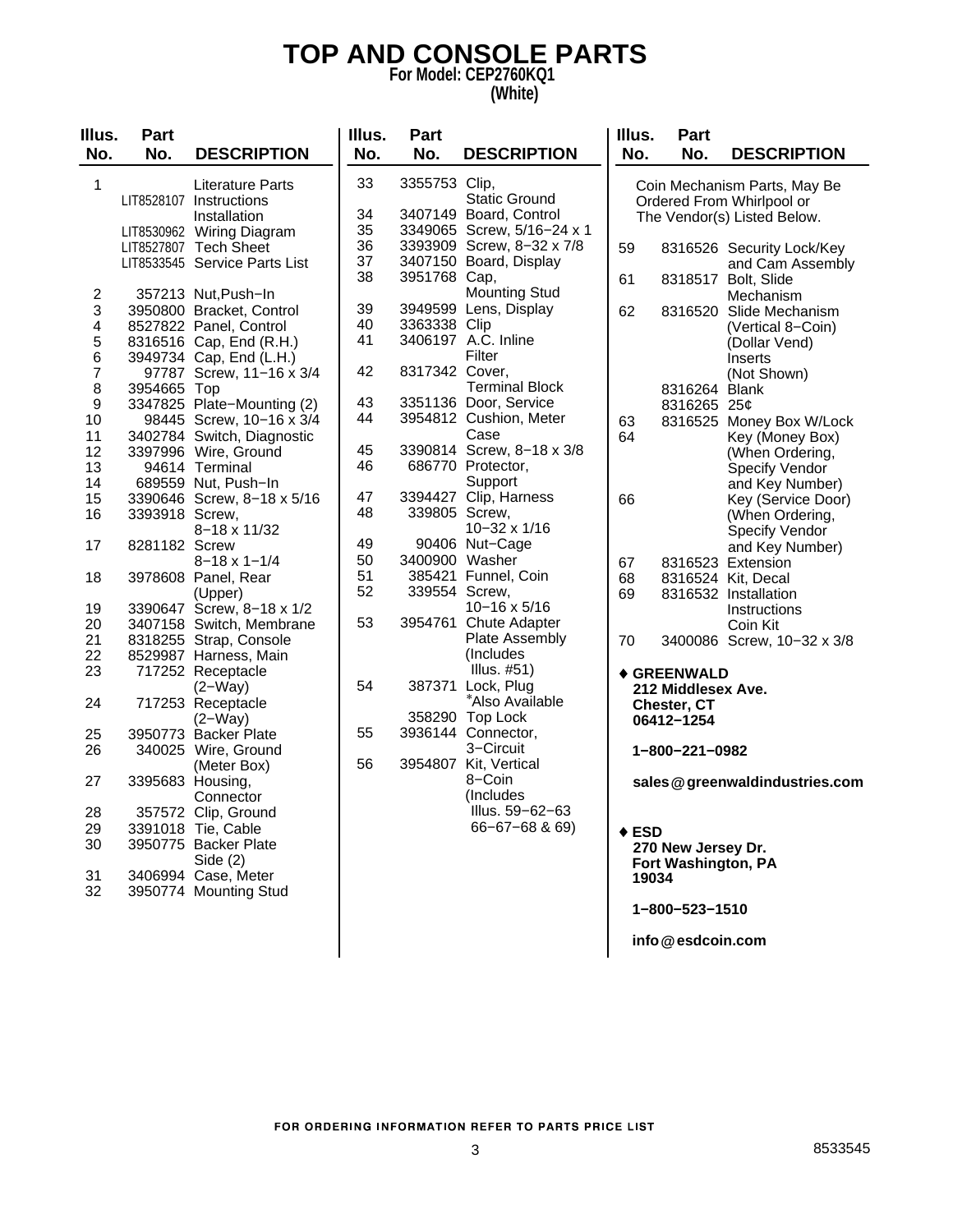

FOR ORDERING INFORMATION REFER TO PARTS PRICE LIST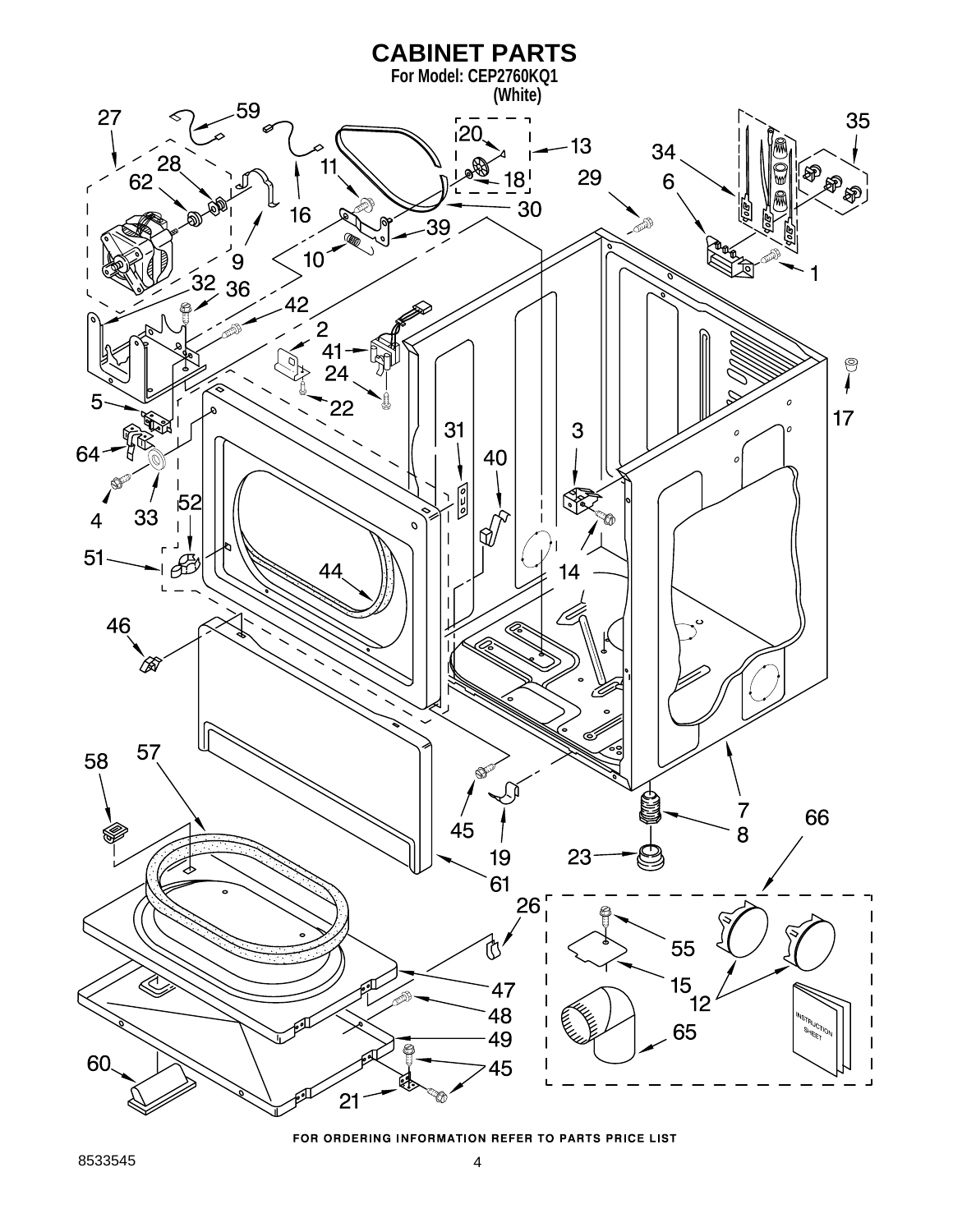### **CABINET PARTS For Model: CEP2760KQ1**

**(White)**

| Illus.         | Part            |                            | Illus. | Part           |                            | Illus. | Part             |                                    |
|----------------|-----------------|----------------------------|--------|----------------|----------------------------|--------|------------------|------------------------------------|
| No.            | No.             | <b>DESCRIPTION</b>         | No.    | No.            | <b>DESCRIPTION</b>         | No.    | No.              | <b>DESCRIPTION</b>                 |
| 1              |                 | 3393008 Screw, 10-16 x 1/2 | 23     |                | 3391943 Boot, Foot         | 46     | 3388229 Retainer |                                    |
| $\overline{2}$ |                 | 3353948 Bracket, Lock      | 24     |                | 697773 Screw, 6-20 x 7/8   | 47     |                  | 3392563 Door, Rear                 |
| 3              |                 | 3391846 Clip, Front        | 26     |                | 3389249 Nut, "U" (4)       | 48     |                  | 694091 Screw, 8-18 x 3/8           |
|                |                 | Panel (2)                  | 27     |                | 8538264 Motor Assembly     | 49     |                  | 3387872 Door, Front                |
| 4              |                 | 3393258 Screw, 10-16 x 1/2 |        |                | (60 Hz.)                   | 51     |                  | 3393081 Front Panel                |
| 5              | 3394881         | Switch, Broken             | 28     | 3389627 Pulley |                            | 52     |                  | 696144 Strike, Door                |
|                |                 | <b>Belt</b>                | 29     |                | 697776 Screw, 10-32 x 5/8  | 55     |                  | 693995 Screw, 8-18 x 3/8           |
| 6              | 3397659         | <b>Block, Terminal</b>     | 30     |                | 3387610 Belt, Drive        | 57     |                  | 3390735 Seal, Door                 |
| $\overline{7}$ | 8310656 Cabinet |                            | 31     |                | 3390902 Clip, Door         | 58     |                  | 3392538 Catch, Door                |
| 8              |                 | 3392100 Foot, Dryer        |        |                | Hinge $(2)$                |        |                  | Assembly                           |
|                |                 | (Plastic)                  | 32     |                | 3387118 Bracket, Motor     | 59     | 3398948          | Wire, Jumper                       |
|                |                 | 279810 Foot - Optional     | 33     | 3392186 Washer |                            | 60     |                  | 3389522 Handle, Door               |
|                |                 | (Extended Length           | 34     |                | 279318 Terminal, Brass     | 61     |                  | 697215 Panel, Toe                  |
|                |                 | Package Of 2)              |        |                | & Tinned (3)               | 62     |                  | 3393657 Restrainer, Belt           |
|                |                 | (Not Included)             |        |                | (Includes III. 35)         | 64     |                  | 8066120 Lever, Snap                |
| 9              | 660658          | Clamp, Motor (2)           | 35     | 279393         | <b>Terminal Block</b>      |        |                  | Switch                             |
| 10             |                 | 3387374 Spring, Idler      |        |                | Screw Kit (For             | 65     |                  | 279731 4" - 90° Elbow              |
| 11             |                 | 3389420 Retainer, Idler    |        |                | <b>Terminal Block)</b>     |        |                  |                                    |
| 12             |                 | 697750 Plug, Multivent     | 36     |                | 3390663 Screw, 10-16 x 1/2 |        |                  |                                    |
| 13             |                 | 3388672 Pulley Assembly    | 39     |                | 3388674 Bracket, Idler     |        |                  | <b>Optional Parts Not Included</b> |
| 14             |                 | 3391915 Screw, 10-16 x 1   | 40     |                | 3388600 Clip, Lint Duct    |        |                  |                                    |
| 15             |                 | 3394331 Plate, Cover       | 41     | 3406109        | Door Switch                |        |                  | <b>Dryer Exhaust Kit</b>           |
| 16             | 3394081         | Wire, Belt Switch          |        |                | Assembly                   |        |                  |                                    |
| 17             |                 | 356674 Cone, Wedge         | 42     |                | 98129 Screw,               |        |                  | (For Side & Bottom Venting)        |
| 18             | 233520          | Washer, Thurst             |        |                | $6 - 20 \times 1 - 1/16$   |        |                  |                                    |
| 19             | 297092          | Clip(2)                    | 44     |                | 3387242 Seal, Front Panel  |        |                  |                                    |
| 20             | 690997          | Tri-Ring                   | 45     |                | 342055 Screw, 8-18 x 1/2   | 66     | 279818 White     |                                    |
| 21             |                 | 3389247 Hinge And Pin (2)  |        |                |                            |        |                  |                                    |
| 22             |                 | 63554 Rivet (2)            |        |                |                            |        |                  |                                    |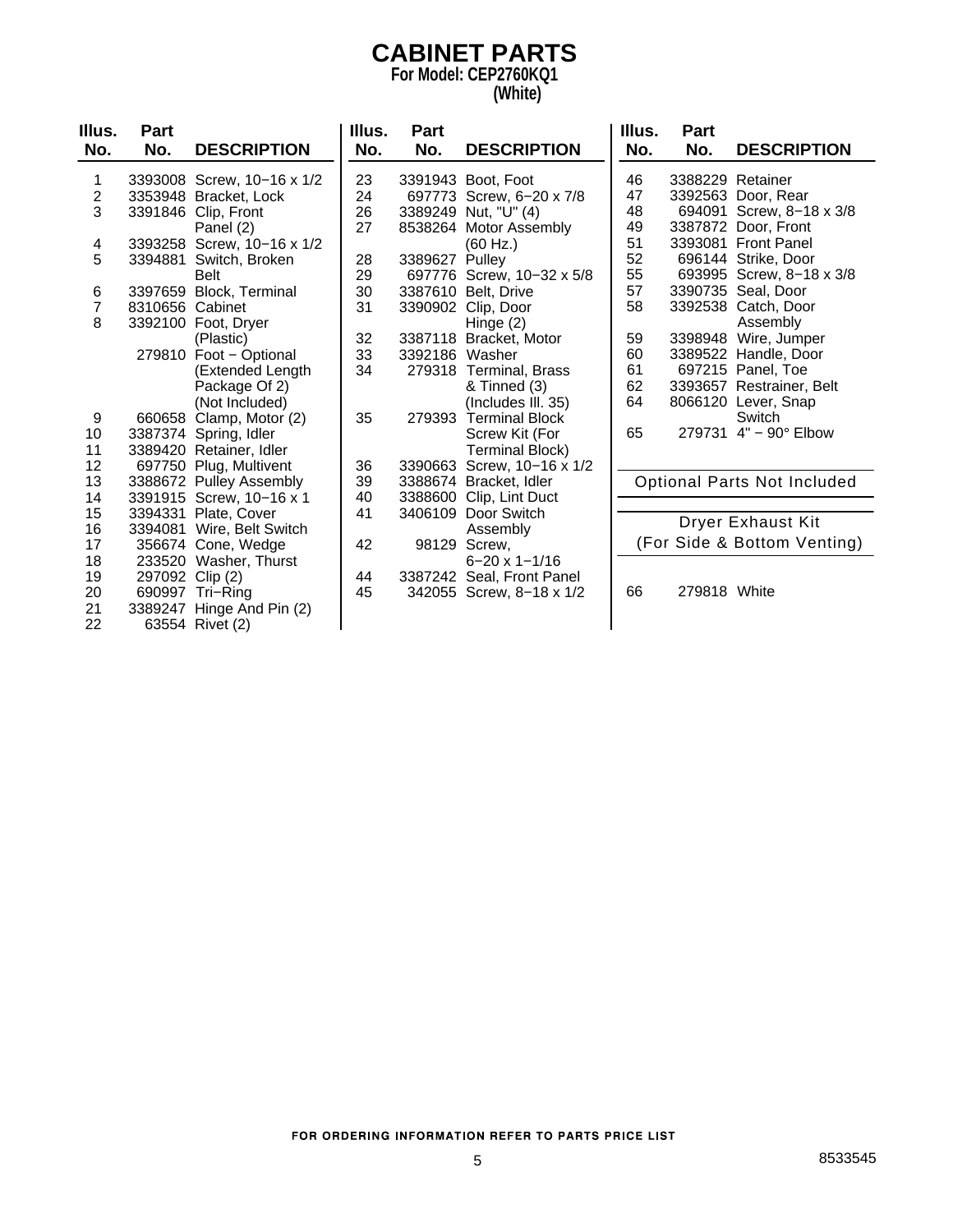